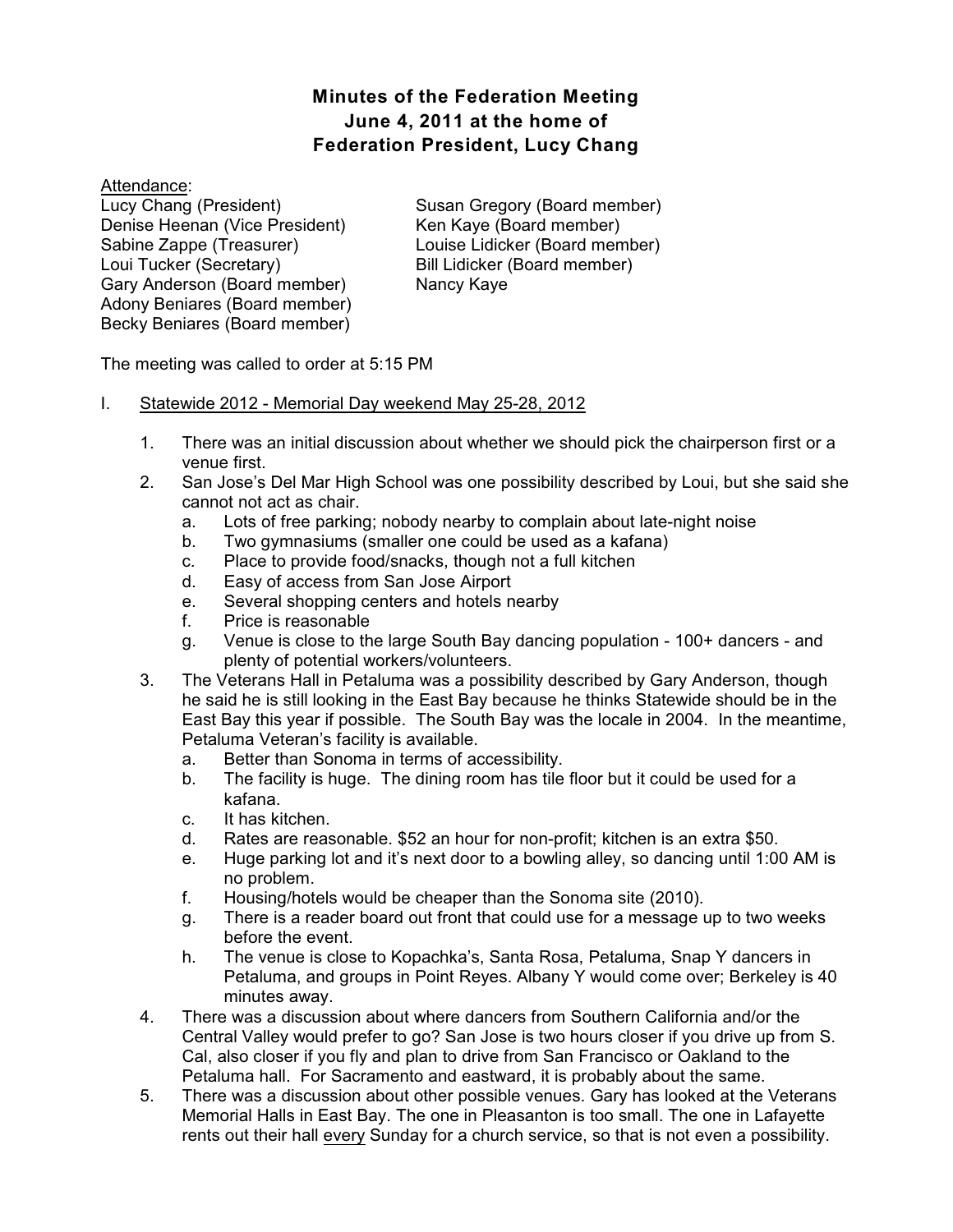> Other venues were mentioned: Notre Dame facility in Belmont (described by Denise); the Oakland Auditorium, the Hayward Veteran's Hall, San Jose's Civic Auditorium

- 6. Names of people would could serve as chair of the committee were proposed.
	- a. Walter Lang would be good if we could find a venue in the East Bay
	- b. Carol Friedman would be a good choice if the venue is in North Bay
	- c. Alan Rothchild might be interested if it were held in the South Bay
	- d. Denise mentioned she and Ellie Weiner discussed Statewide 2012 teachers and possible venues (Los Gatos High School was a possibility) on their way back from Statewide 2011. Perhaps Ellie would be willing to be a chair of a committee for the South Bay.

The subject was tabled while contact was made with Ellie Wiener and Alan Rothchild to discuss their willingness to chair the Statewide Committee.

- II. Proposal for New Insurance
	- 1. Ken Kaye, the new chair of the Insurance Committee first discussed his background in the insurance industry. He approached a local insurance service (Lovering Insurance Services) because they specialize in insurance for non-profits. He solicited several quotations from two agencies. Ken then reviewed the coverage that was quoted and described each type of coverage. (See attachment) Highlights include:
		- a. We have to have general liability and each club/group would be covered. The \$10,000 medical pay includes a waiver of a claimant's right to sue. This is really only used if person does not have medical insurance, because other would be reluctant to give up the right to sue.
		- b. The 1261 figure on which the premiums are based is a fair number and is the number Elsa Bacher used in 2011 to fund the policy. The good news is that this policy is not subject to audit so if we are over or under a bit it won't matter.
		- c. Ken is not recommending the umbrella policy although it is cheap and provides a lot of coverage. The downside is it has high deductible.
		- d. Ken gave some examples of how business auto insurance could be used. He said it was better to simply avoid volunteering information about the Federation if you cause an accident while driving to or from Federation business.
		- e. Ken possibility versus probability and how this applies to decisions about insurance.
		- f. Lucy made the initial inquiry about Directors & Officers Liability insurance. Ken explained that non-profits can buy and use it for directors and officers, but this type of insurance coverage is designed for "for-profit" companies. The possibility that someone will sue the directors or officers is miniscule/remote and is for poor fiscal decisions (purchasing stock with Federation funds), not badly managed dance festivals.
		- g. The combined premiums for General Liability and Accident/Medical is significantly less than the premiums paid under the old insurance through the United Square Dancers Association. This saving is achieved primarily because it will be our own insurance policy (eliminates overhead), not a case of the Federation buying into another organizations insurance.
	- 2. Ken explained that another reason for switching to our own insurance is to eliminate paperwork. He explained the "four-tier" system that will not require the clubs to submit a roster with a specific number of club members.
	- 3. Loui explained the insurance provided by the National Folk Organization (NFO), which is only the General Liability (with the same \$10,000 medical payment). This could be a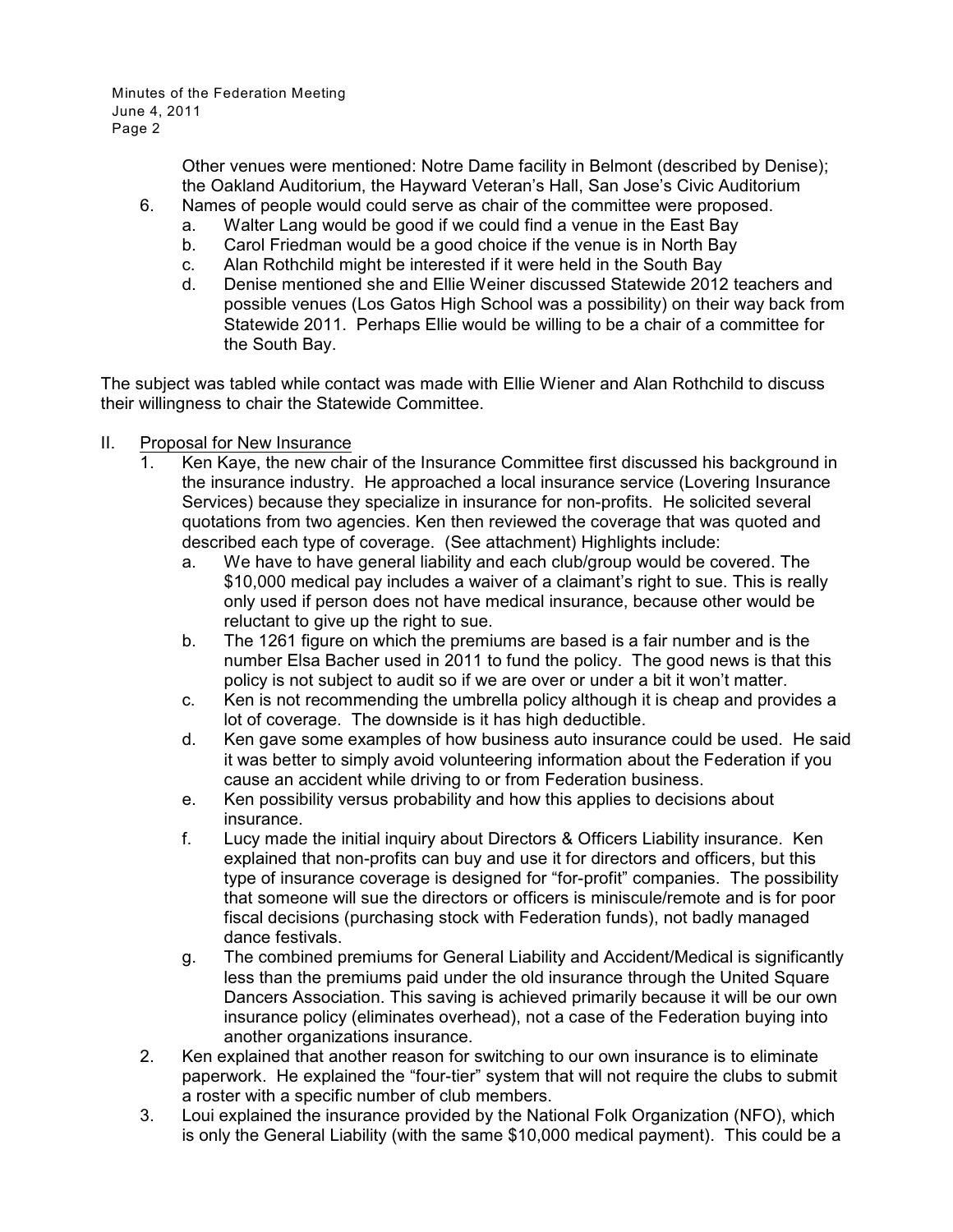> significant problem if someone fell and broke a wrist, for example. The medical bill for a friend of hers was \$70,000+ for a broken wrist. If we had only the General Liability policy, it would not cover a broken wrist.

- 4. Several people mentioned recent accidents: one at the Heritage Festival when someone was sweeping the floors; another trip-and-fall during a Wednesday night dance. Loui fell while dancing a hambo at Statewide 2011 but was not hurt (but what if she'd broken a wrist!).
- 5. The other quote was from the company that provides the NFO insurance and it was higher that the one provide by Lovering Insurance Services.
- 6. Ken's recommendation was that the Federation pay for the two big policies for a year, and then evaluate in a year and possibly add other coverage. Some Board members expressed an interest in adding the Directors & Officers insurance since it is only \$600+ per year.
- 7. Ken explained the quote cannot be held forever and he's already gotten one extension. He would like to be able to call them on Monday and lock in the policy to start July 1.
- 8. There was a brief discussion of whether we could vote. It was determined that we could. The motion to purchase the General Liability and Accident/Medical insurance for one year was made by Louise Lidicker, seconded by Becky Beniares. The motion passed with 10 affirmative votes.
- 9. There was then a discussion of the mechanics of managing the change-over.
	- a. Loui said she thought there was approximately \$4900 in the insurance account. There was then a discussion about what these funds represented. No one believed there was initial seed money to create the insurance account; it was believed that the funds in the account represents fees paid by clubs for insurance. The Federation making a 'profit' on insurance an issue; as a non-profit, we cannot make money this way.
	- b. Loui will email Elsa that we are closing the account she has maintained at Wells Fargo. These funds will be transferred to Chase where the other Federation accounts are held and used to pay the first year's premium on the policies.
	- c. The old insurance policy will need to be cancelled as of July 1 and there will be some refund coming. It will be a major headache to figure out which clubs get how much money refunded. Why ask for a premium and then refund part of it?
	- d. Adony made a motion that the Federation arrange to pay for the first year of insurance out of existing funds in the insurance account, plus whatever the refund turns out to be. Becky seconded the motion. There was discussion about how this would work, how it would be explained to the clubs, whether there should be a *Let's Dance!* article for all to read, etc. Ken will prepare a letter, to be reviewed by Loui and Lucy, that will go to the club contact person, and be used as and informational article in *Let's Dance!*
	- e. Loui will contact the Healdsburg Tango Association, which just joined the Federation, to see if they are already insured or want to participate in our insurance program. All clubs will need to be insured either by us or by another insurance program.
	- f. Ken will also discuss with the Lovering Insurance Services personnel how to handle clubs that join or drop mid-year.

## Statewide 2012 - Return to Tabled Subject

1. Contact was made with Ellie Wiener and the idea of chairing the Statewide 2012 Committee was discussed. She agreed to be a co-chair of the Statewide 2012 Committee along with Loui and Sabine.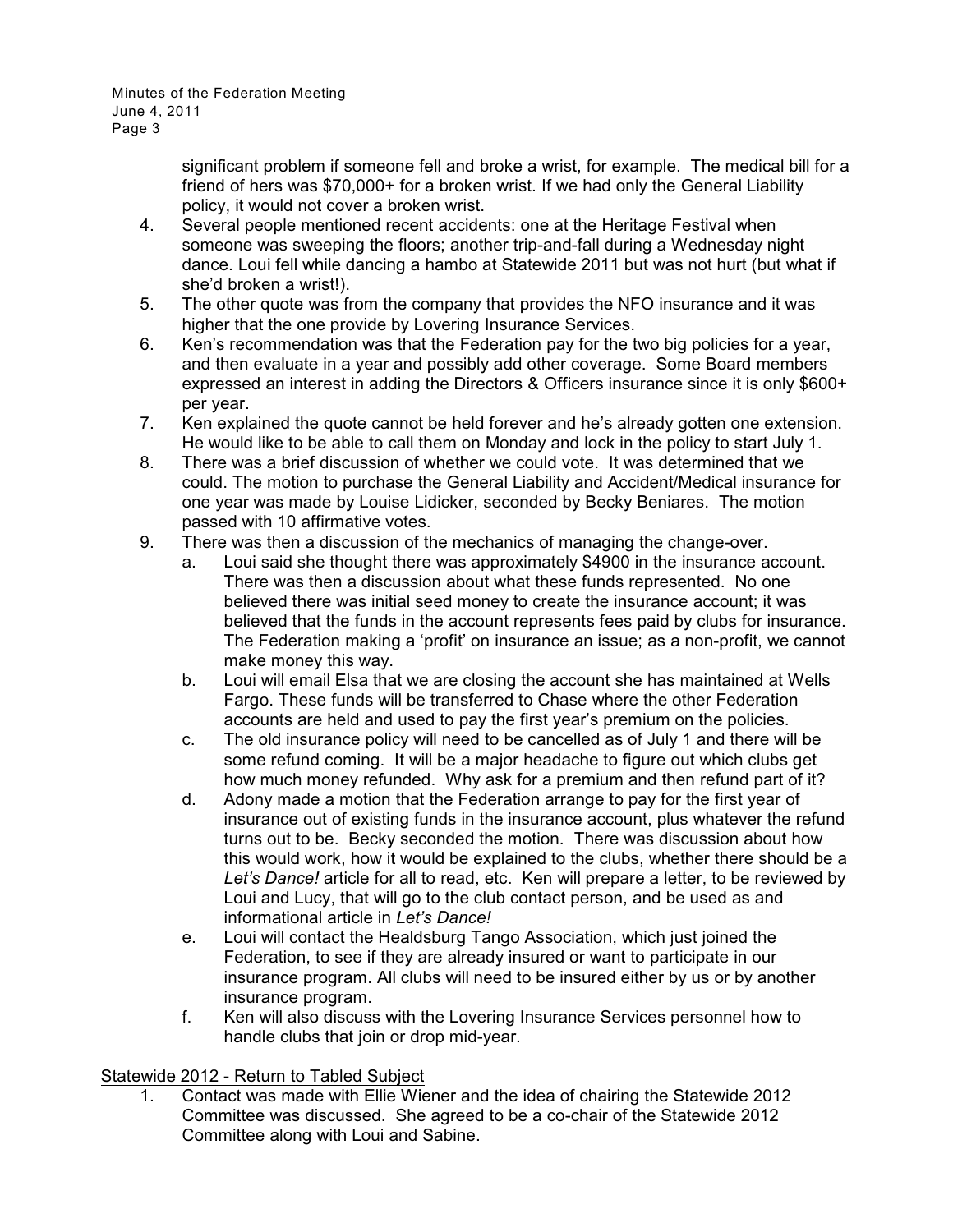- 2. They will look at the Del Mar High School facility and the Los Gatos High School, in addition to other venues in the South Bay
- III. Re-Alignment of committees and job descriptions. (See attachment.)
	- 1. There was a discussion about Federation committees:
		- a. There are committees that are and have been inactive such as the Costume Committee.
		- b. There are committees that might be best combined so that one person can do both jobs. For example, can Promotion can be joined to Scholarship? Can Chair positions manage several sub-chairs? Would the Federation bylaws needs to be revised? Chairs are on the Board, but we have no provision for subchairs to be on the Board.
		- c. There is a certain logic to joining some committees but there were two concerns:
			- 1. If we have an ineffective chair, as has happened in the past, then all the subcommittees and subchair under that person would be ineffective as well.
			- 2. We need to involve MORE people in the business of the Federation, not fewer.
		- d. We could try some sort of informal re-arrangement on a temporary basis, see how it works, and, if does work, make the re-arrangement formal by revising the bylaws.
		- e. It was decided that Adony will work on possible re-arrangements or re-alignments of the existing committees and make those available for Board review.
		- f. With respect to the Nominating Committee, t was noted that the Federation website shows the Nominating Committee becoming active in the summer of 2012 and it should be 2011. Loui will correct this. Denise Heenan is in her second year as vice president and she cannot run again. Secretary and Treasurer positions can be held indefinitely, but the person holding the position needs to be asked if they want to run for the position again. Lucy Chang can run for Federation President for a second year.
		- g. It was suggested that Robert Null might be interested in joining the Board as chair of the Promotions Committee. We are looking for some representation on the Board from the Sacramento, Sierra Foothills or Central Valley, and Robert is involved in the Sacramento Council. Lucy will contact him.

## IV. Officer's Ball

It was generally agreed that the President's Ball held last December was a good idea but should be reworked as an "Officer's Ball" and held some time in the fall. The on-site dinner would probably not be repeated unless a much cheaper way of providing the food could be found. Several halls were discussed:

- a. The Lafayette Veterans hall is probably too expensive.
- b. The Menlo Park Recreation Center has awful acoustics issues and until those are resolved we would not want to use that facility.
- c. Live Oaks Park where the Festival of the Oaks is held has some parking problems.
- d. San Francisco City College is nice but will be used for Kolo Festival the last weekend in November - probably too close time-wise.
- e. The hall used for the Balkan Plus party could be used. They charge a reasonable \$325 for a 4-hour party and may have a day rate. If it were to be held on a Sunday, parking is free
- f. Would the hall Loui uses for her Thursday class be available. She will have to check.